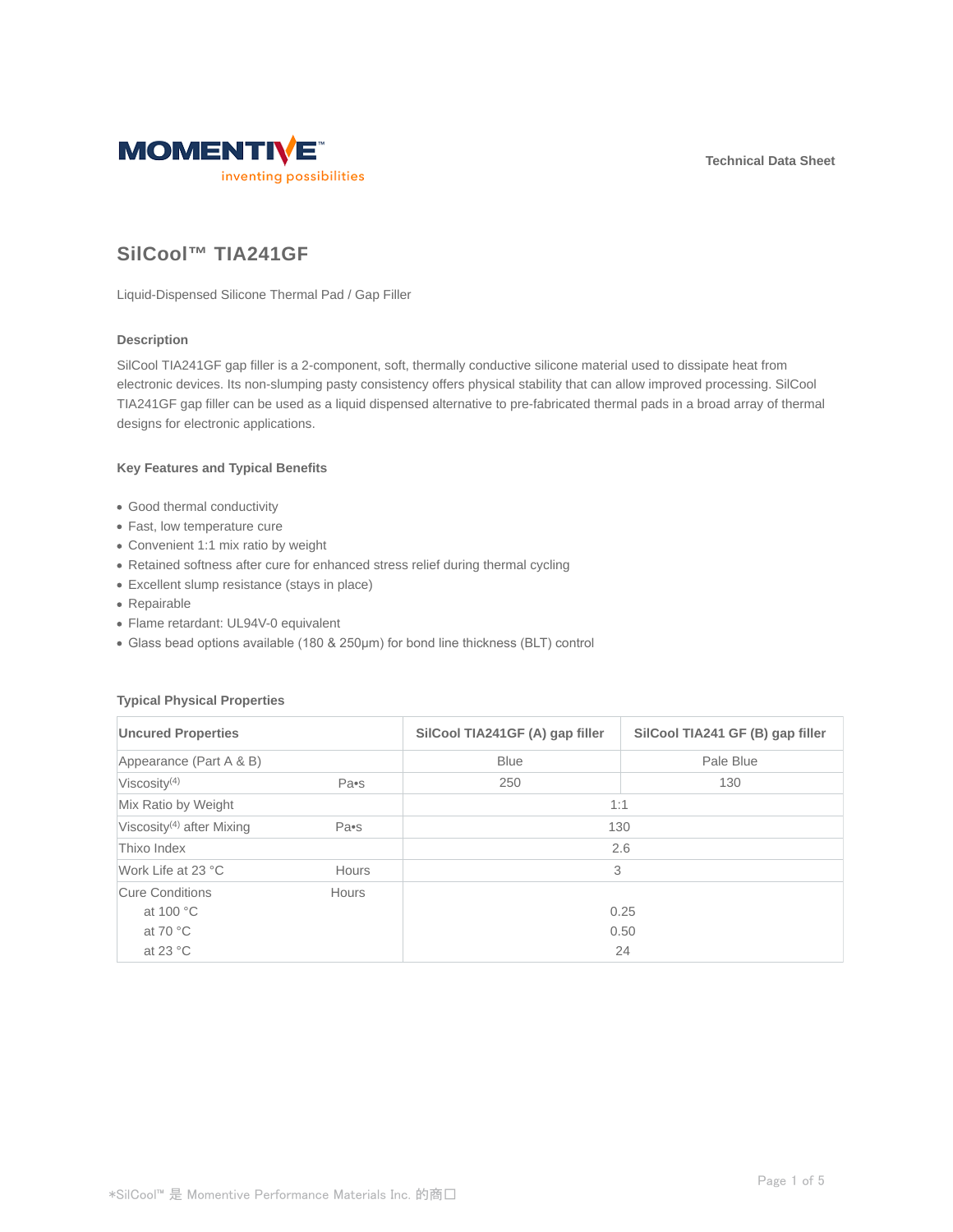| Cured Properties (30 minutes at 100 °C) |                            |                     |  |  |
|-----------------------------------------|----------------------------|---------------------|--|--|
| Appearance                              |                            | <b>Blue</b>         |  |  |
| Density (23 °C)                         | g/cm <sup>3</sup>          | 3.14                |  |  |
| Thermal Conductivity <sup>(1)</sup>     | W/m•K                      | 4.1                 |  |  |
| Thermal Resistance <sup>(2)</sup>       | mm <sup>2</sup> <b>K/W</b> | 30 (BLT: 80µm)      |  |  |
| Hardness (Type E)                       |                            | 45                  |  |  |
| Hardness (Shore 00)                     |                            | 70                  |  |  |
| Tensile Strength                        | <b>MPa</b>                 | 0.2                 |  |  |
| Elongation                              | $\frac{0}{0}$              | 40                  |  |  |
| <b>Volume Resistivity</b>               | $M\Omega$ •m               | $1.0 \times 10^{4}$ |  |  |
| Dielectric Strength                     | kV/mm                      | 14                  |  |  |
| $CTE^{(3)}$                             | ppm/C°                     | 110                 |  |  |
| Low Volatile $(D_4-D_{10})$             | ppm                        | 150                 |  |  |
| Flame Retardant                         | (UL94)                     | V-0 (equivalent)    |  |  |
| Relative Temperature Index              | (RTI)                      | 150 °C (equivalent) |  |  |

 $(1)$ : Hot wire method /  $(2)$ ,  $(3)$ : In-house test method.

(4): Rheometer

Typical physical properties are average data and are not to be used as or to develop specifications.

#### **Potential Applications**

Thermal interface for electronic components in Automotive, Consumer, Telecommunication, Lighting and Industrial applications.

## **General Considerations for Use**

Materials such as water, sulfur, nitrogen compounds, organic metallic salts, phosphorus compounds, etc. contained in the surface of the substrate can inhibit curing. A sample patch should always be conducted before proceeding in order to determine substrate compatibility.

- Wear eye protection when handling uncured rubber as it can irritate eyes. In case of eye contact, immediately flush eyes well with water and contact a physician.
- Maintain adequate ventilation in the work place at all times.

While the typical operating temperature for silicone materials ranges from -45℃ to 200℃, the long-term maintenance of its initial properties is dependent upon design related stress considerations, substrate materials, frequency of thermal cycles, and other factors.

#### **Storage**

- Store in a cool, dry place out of direct sunlight.
- Keep out of the reach of children.

# **Option for Glass Beads**

- Material is available with spacers for bond line thickness control.
- Currently available glass bead sizes: 180μm and 250μm; other sizes can be made available upon request.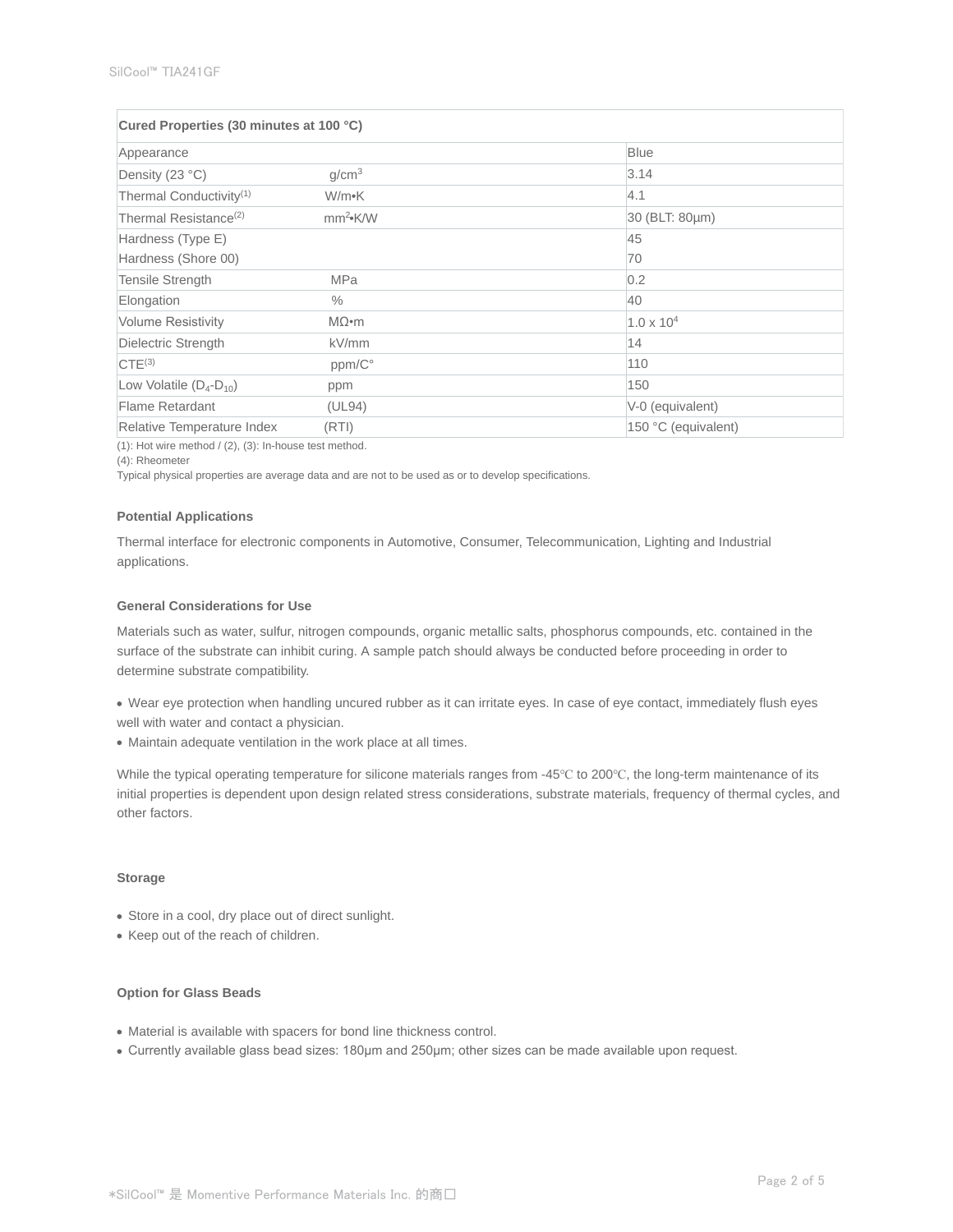## **Additional Test Data**



#### **Thermal Resistance Reliability**



Note: Test data. Actual results may vary.

#### **Example Test Conditions:**

Sandwich 0.02ml of SilCool TIA241GF gap filler between 10mm x 10mm silicon dies, assemble at 500kPa pressure and cure at 100 °C for 0.5 hours. Measure thermal resistance using Laser Flash Method.

## **Patent Status**

Nothing contained herein shall be construed to imply the nonexistence of any relevant patents or to constitute the permission, inducement or recommendation to practice any invention covered by any patent, without authority from the owner of the patent.

## **Product Safety, Handling and Storage**

Customers should review the latest Safety Data Sheet (SDS) and label for product safety information, safe handling instructions, personal protective equipment if necessary, emergency service contact information, and any special storage conditions required for safety. Momentive Performance Materials (MPM) maintains an around-the-clock emergency service for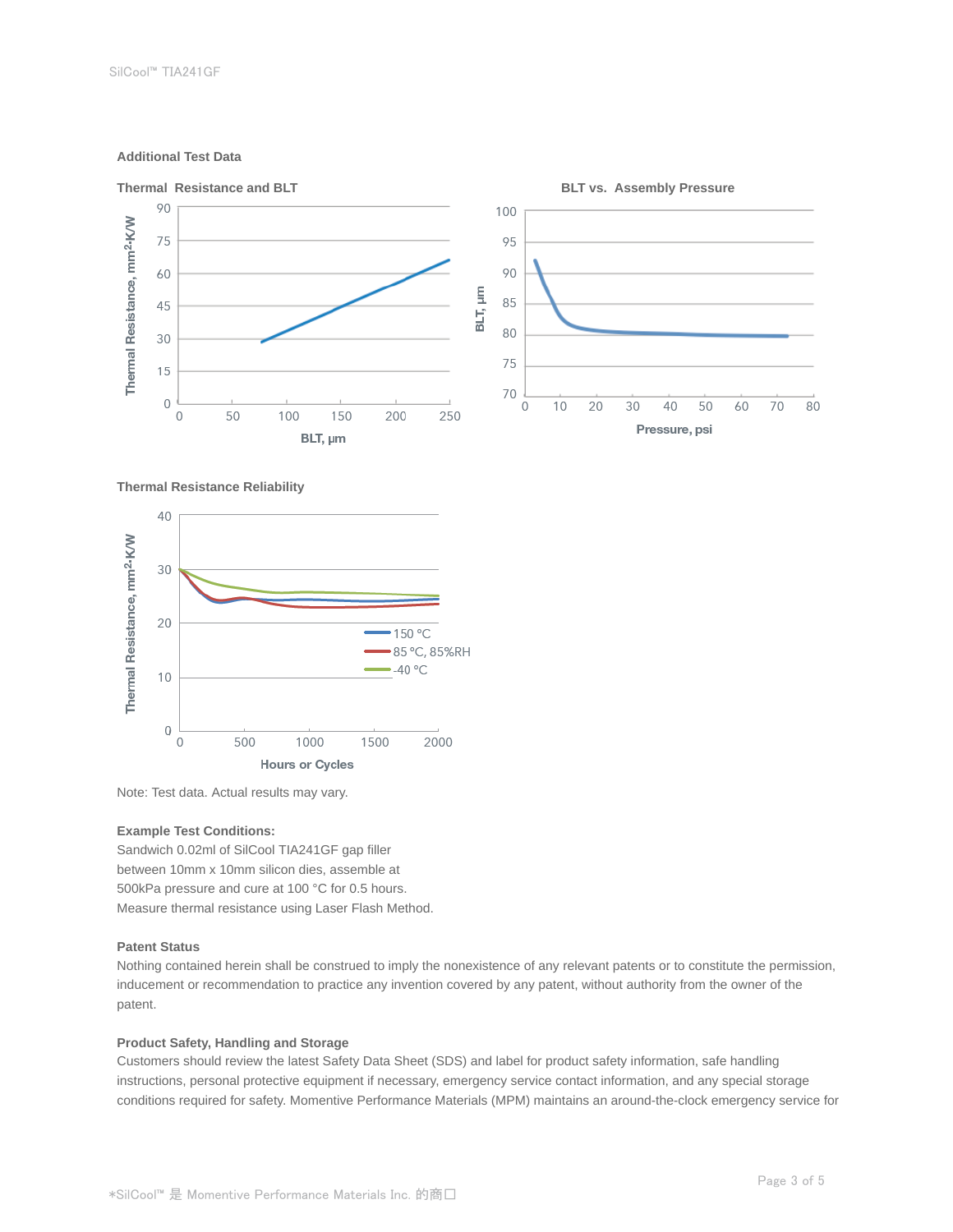its products. SDS are available at www.momentive.com or, upon request, from any MPM representative. For product storage and handling procedures to maintain the product quality within our stated specifications, please review Certificates of Analysis, which are available in the Order Center. Use of other materials in conjunction with MPM products (for example, primers) may require additional precautions. Please review and follow the safety information provided by the manufacturer of such other materials.

#### **Limitations**

**Telephone**

Customers must evaluate Momentive Performance Materials products and make their own determination as to fitness of use in their particular applications.

# **Contact Information**

Email commercial.services@momentive.com

| <b>Telephone</b>        |                      |                                              |                     |
|-------------------------|----------------------|----------------------------------------------|---------------------|
| Americas                | <b>Latin America</b> | <b>EMEAI- Europe, Middle</b>                 | <b>ASIA PACIFIC</b> |
|                         |                      | East, Africa & India                         |                     |
| +1 800 295 2392         | <b>Brazil</b>        | Europe                                       | China               |
| Toll free*              | +55 11 4534 9650     | +390510924300                                | 800 820 0202        |
| +704 805 6946           | Direct Number        | Direct number                                | Toll free           |
| Direct Number           |                      |                                              | +86 21 3860 4892    |
|                         |                      |                                              | Direct number       |
| *All American countries | <b>Mexico</b>        | India, Middle East & Africa                  | Japan               |
|                         | +52 55 2169 7670     | + 91 44 71212207                             | +81 3 5544 3111     |
|                         | Direct Number        | Direct number*                               | Direct number       |
|                         |                      | *All Middle Eastern countries, Africa, Korea |                     |
|                         |                      | India.                                       | +82 2 6201 4600     |

For literature and technical assistance, visit our website at: www.momentive.com

#### **DISCLAIMER:**

**THE MATERIALS, PRODUCTS AND SERVICES OF MOMENTIVE PERFORMANCE MATERIALS INC. AND ITS SUBSIDIARIES AND AFFILIATES (COLLECTIVELY "SUPPLIER"), ARE SOLD SUBJECT TO SUPPLIER'S STANDARD CONDITIONS OF SALE, WHICH ARE INCLUDED IN THE APPLICABLE DISTRIBUTOR OR OTHER SALES AGREEMENT, PRINTED ON THE BACK OF ORDER ACKNOWLEDGMENTS AND INVOICES, AND AVAILABLE UPON REQUEST. ALTHOUGH ANY INFORMATION, RECOMMENDATIONS, OR ADVICE CONTAINED HEREIN IS GIVEN IN GOOD FAITH, SUPPLIER MAKES NO WARRANTY OR GUARANTEE, EXPRESS OR IMPLIED, (i) THAT THE RESULTS DESCRIBED HEREIN WILL BE OBTAINED UNDER END-USE CONDITIONS, OR (ii) AS TO THE EFFECTIVENESS OR SAFETY OF ANY DESIGN INCORPORATING ITS PRODUCTS, MATERIALS, SERVICES, RECOMMENDATIONS OR ADVICE. EXCEPT AS PROVIDED IN SUPPLIER'S STANDARD CONDITIONS OF SALE, SUPPLIER AND ITS REPRESENTATIVES SHALL IN NO EVENT BE RESPONSIBLE FOR ANY LOSS RESULTING FROM ANY USE OF ITS MATERIALS, PRODUCTS OR SERVICES DESCRIBED HEREIN.** Each user bears full responsibility for making its own determination as to the suitability of Supplier's materials, services, recommendations, or advice for its own particular use. Each user must identify and perform all tests and analyses necessary to assure that its finished parts incorporating Supplier's products, materials, or services will be safe and suitable for use under end-use conditions. Nothing in this or any other document, nor any oral recommendation or advice, shall be deemed to alter, vary, supersede, or waive any provision of Supplier's standard Conditions of Sale or this Disclaimer, unless any such modification is specifically agreed to in a writing signed by Supplier. No statement contained herein concerning a possible or suggested use of any material, product, service or